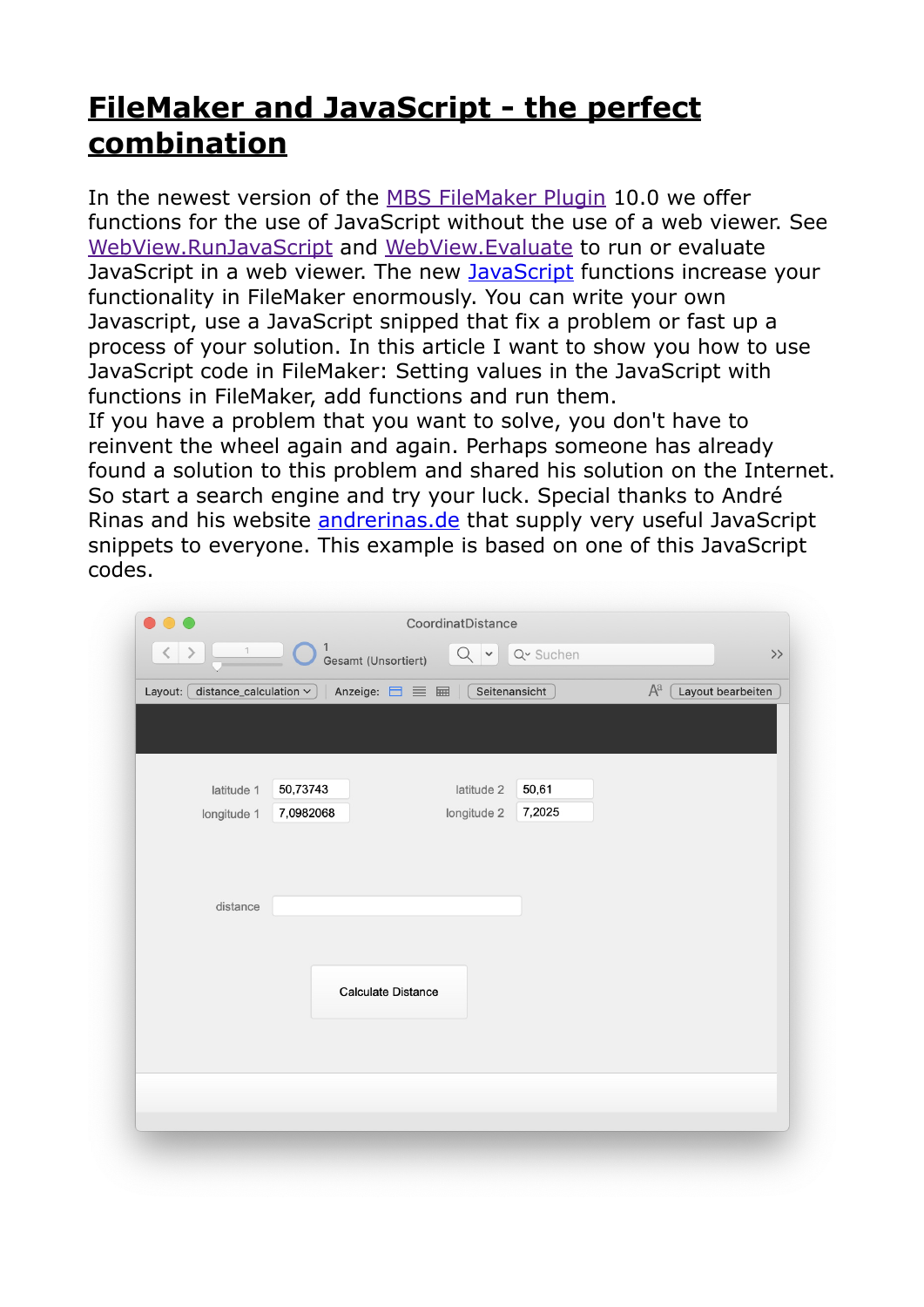In the example I show you a JavaScript that calculates the difference between two geo coordinates. We create a new FileMaker table with 5 fields. Two fields contains the longitude and latitude of the first coordinate, two other fields store the longitude and latitude of the other coordinate. The last field is a result field, that shows us the difference between the coordinates after we calculate it. Then we start with the JavaScript code. Javascript is a programming language that was develop as an extension of HTML and CSS on the Internet. But is finding its way into more and more domains.

For the calculation we need the longitude and latitude in radiance and not in the unit of degree. Because of this we need a function that convert between this both units. The formula for the calculation is  $y = x$ \* Pi / 180.

A [JavaScript](https://www.mbsplugins.eu/component_JavaScript.shtml) function for that looks like this:

```
function DegToRad( deg ) {
    return deg * Math.PI / 180;
}
```
We need the keyword "function" to say that we defined a function. Then we need a function name. Function names in Javascript are only one string and can contains numbers. In the brackets we defined the parameters that we need in this function. We set them in the function call. The calculation is surrounded by curly brackets. The keyword return defines that the value of this calculation is the result of the function and returns the value. Math.Pi is a function that defines Pi, so we use it here to do the math.

Then we can write the function for the distance calculation:

```
function distance( lat1, lon1, lat2, lon2 ) {
   var R = 6371; // The earth's radius in kmlat1 = DegToRad(Iat1);lat2 = DegToRad(Iat2);lon1 = DegToRad(lon1);lon2 = DegToRad(lon2);var x = (\text{lon2 - lon1}) * \text{Math.} \cos((\text{lat1 + lat2}) / 2);var y = (lat2 - lat1);var d = Math.sqrt(x * x + y * y) * R;
    return d;
}
```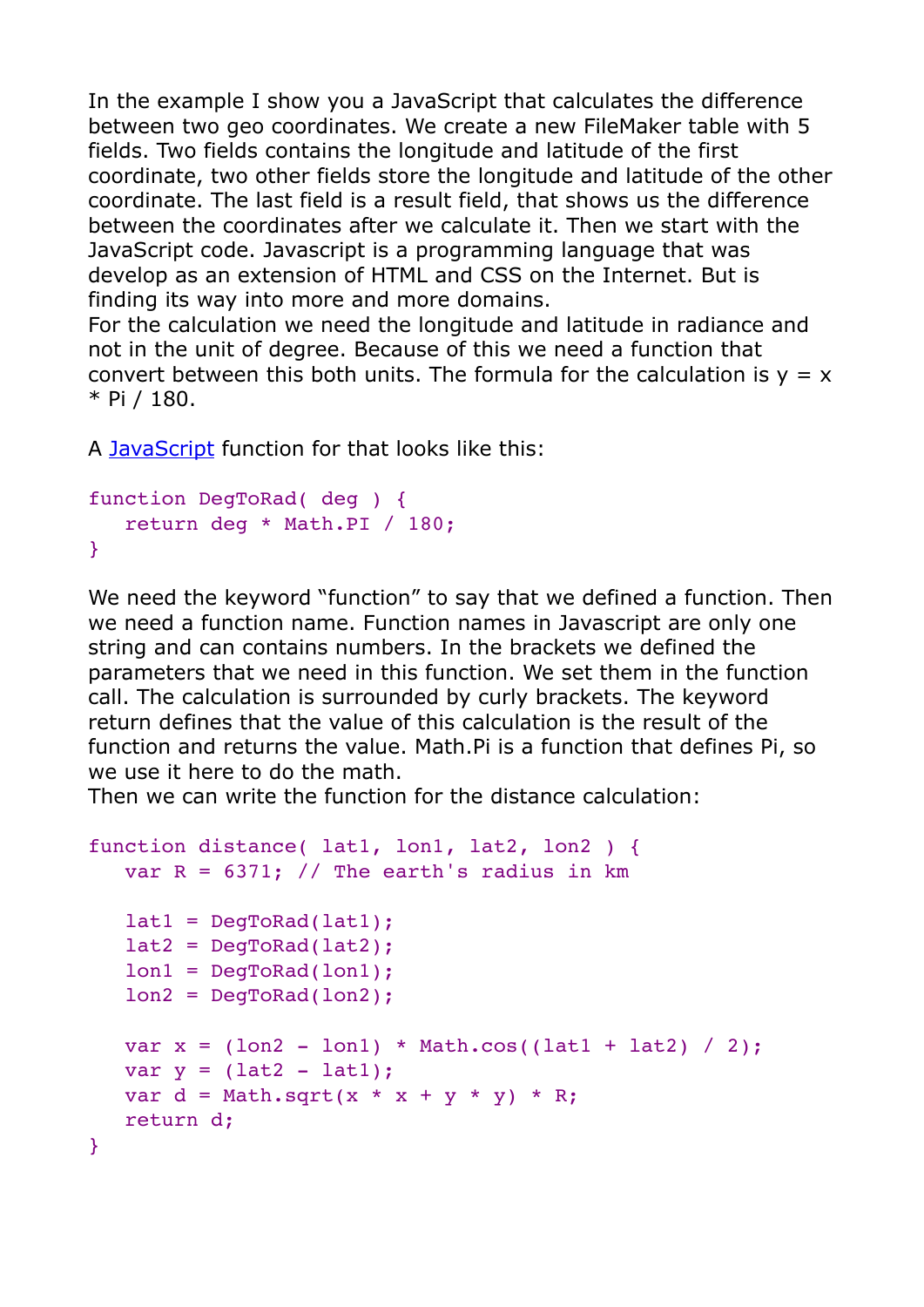We have a function with four input parameters. Thats are the latitudes and longitudes of the coordinates. For each of this values we call the converting function and save the returned value in the variable again. Because this variables are defined as parameters of the function, we don't need to declare them again. All other variables x, y and d are declared with the keyword "var" in front of the variable name. The variable R defines the radius of the earth. Variables can assigned with calculated values similar to FileMaker. When using variables we must take care of the fact that JavaScript is a case-sensitive language. A and a would be two different variables!

After we finish the script we want to look at the possibilities of using this in FileMaker. As we want to work with a JavaScript snippet, we create a new JavaScript environment with the "[JS.New"](https://www.mbsplugins.eu/JSNew.shtml) function in the MBS Plugin. As result we get the reference number that we save in the variable \$js. Then we want to evaluate our JavaScript snippet with the help of the "[JS.EvaluateToString](https://www.mbsplugins.eu/JSEvaluateToString.shtml)" function. In the parameters of the function we set \$js and our JavaScript.

```
Set Variable [ \frac{5}{1}"JS.EvaluateToString"; $JS;
"function DegToRad( deg ) 
{
   return deg * Math.PI / 180;
}
function distance( lat1, lon1, lat2, lon2 ) {
  var R = 6371; // The earth's radius in kmlat1 = DegToRad(Iat1);lat2 = DegToRad(Lat2);lon1 = DegToRad(lon1);lon2 = DegToRad(lon2);var x = (lon2 - lon1) * Math.cos((lat1+lat2) / 2);var y = (lat2 - lat1);var d = Math.sqrt(x*x + y*y) * R; return d;
}
```

```
distance( 50.73743, 7.0982068, 50.61, 7.2025 )" )]
```
Then we have the result in the variable \$r. The result is a string. If we want the result as a JSON object we call the "JS. Evaluate" function in place of the ["JS.EvaluateToString"](https://www.mbsplugins.eu/JSEvaluateToString.shtml) function with the same parameters. In the end we release the JavaScript environment.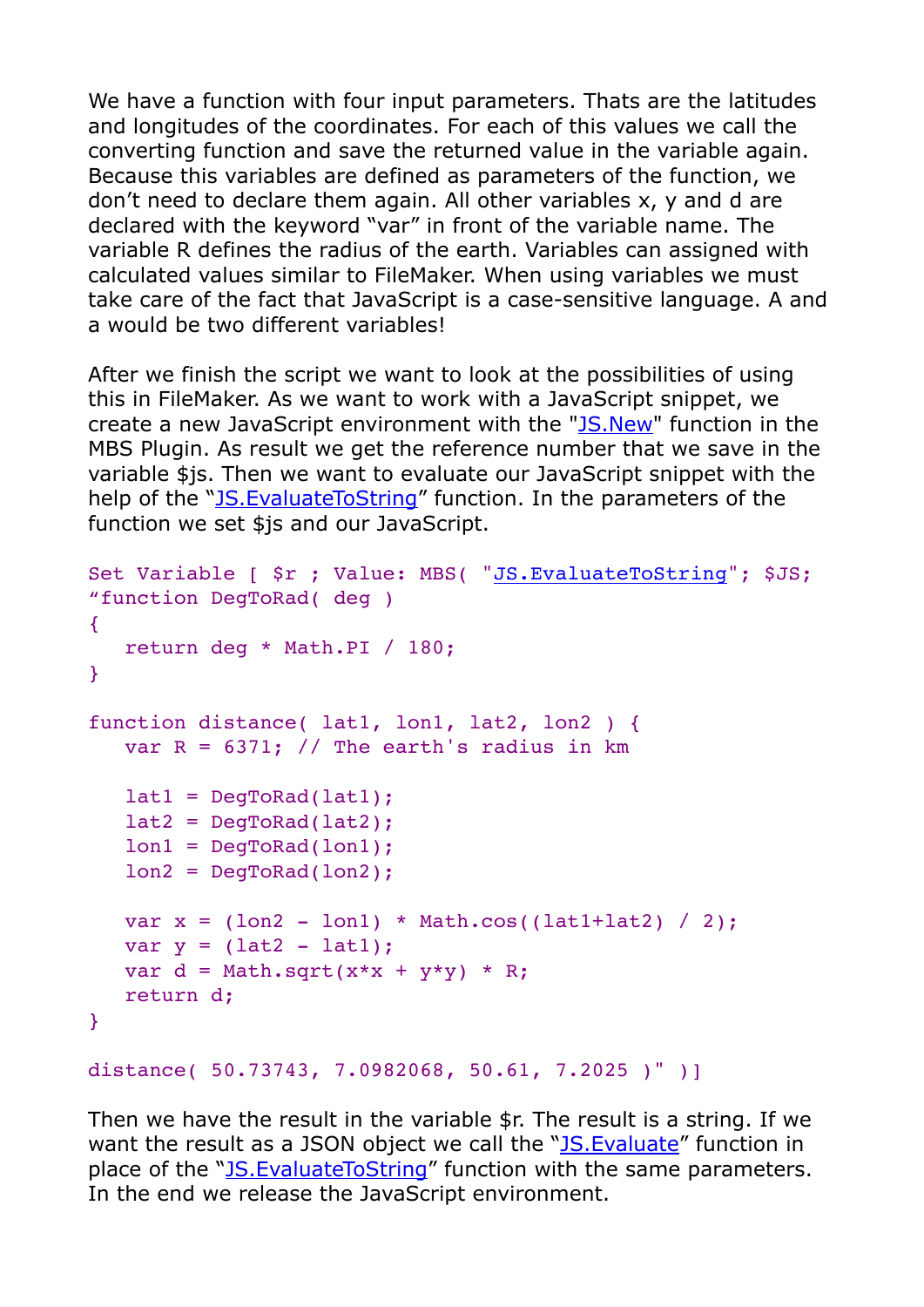But it would be very annoying if we have to change the string of the JavaScript for each dataset to work with different values. We don't have to, because we can set and read variables in the JavaScript environment with the MBS Plugin functions.

Before we call one of the evaluation functions we set the variables like that:

```
Set Variable [ $r ; Value: MBS( "JS.SetGlobalPropertyValue"; 
$js; "lat1"; 50.73743 ) 1
"JS.SetGlobalPropertyValue";
$js; "lon1"; 7.0982068 ) 1
"JS.SetGlobalPropertyValue";
$js; "lat2"; 50.61 ) ] 
"JS.SetGlobalPropertyValue";
$js; "lon2"; 7.2025 ) 1
```
Then we Change the last line of our Javascript to:

distance( lat1, lon1, lat2, lon2 )

If we want to avoid to set this huge part of script in every evaluation function, we can add the DagToRad function and the distance function to the environment of the JavaScript. Because of this we only need to call the distance function with the right parameters. That is easier for debugging, too.

```
"JS.New" ) ]
Set Variable [ \frac{5}{15}"JS.AddFunction"; $js;
"DegToRad"; "function( deg ) { return deg * Math.PI / 
180; }" ) ] 
Set Variable [ \frac{5}{1}"JS.AddFunction"; $js;
"distance"; "function( lat1, lon1, lat2, lon2 ) 
\{lat1 = DegToRad(Iat1);lat2 = DegToRad(Iat2);lon1 = DegToRad(lon1);lon2 = DegToRad(lon2);var R = 6371:var x = (lon2-lon1) * Math.cos((lat1+lat2)/2);var y = (lat2-lat1); var d = Math.sqrt(x*x + y*y) * R;
   return d;
}" ) ]
Go to Record/Request/Page [ First ]
```